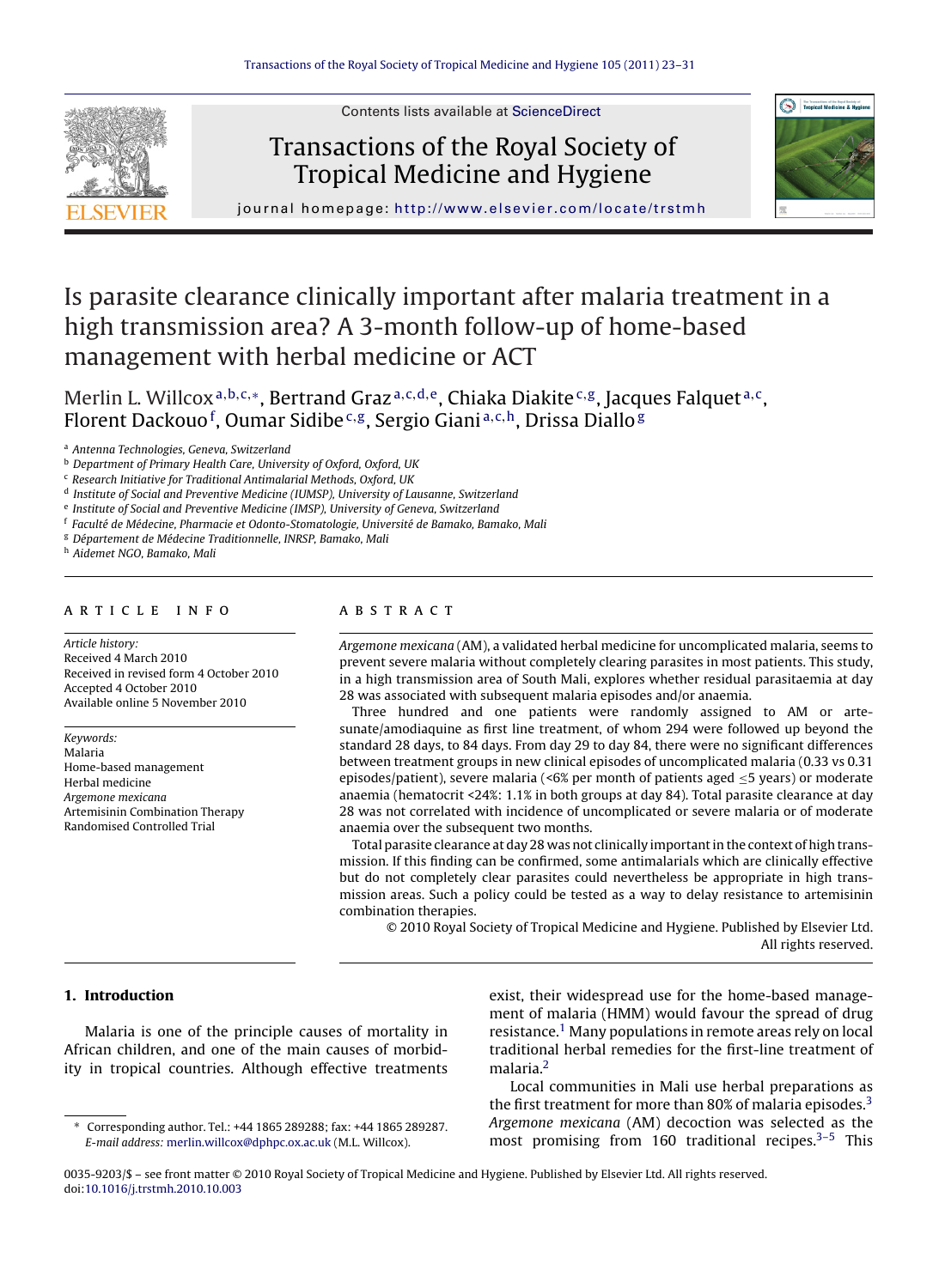plant is all the more interesting because it is widespread throughout the tropics (including Latin America and Asia). After completion of toxicological studies, a dose-escalating clinical study showed a dose response, no serious adverse events and a sharp decline in parasitaemia (from a geometric mean of 14 859 at day 0 to a geometric mean of 174 parasites per mcl at day 4) although generally without total parasite clearance[.6](#page-8-0)

Two strategies for HMM were compared in a randomised controlled trial (RCT): AM as first line treatment with artesunate/amodiaquine (As/Aq) as second line ('AM group'); or the standard As/Aq as first line with another artemisinin combination therapy (ACT), arthemeter/lumefantrine, as second line ('ACT group').<sup>7</sup> Following the usual practice of assessing antimalarial treatments by outcome in the 28 days after diagnosis, we found that progress to severe malaria was 1.9% in children aged  $\leq 5$ years in both groups, and 0% among those aged >5years old, so that the incidence of severe malaria was kept to a lower level than reported in comparable studies of HMM.<sup>8</sup> However the AM and ACT groups were very different in terms of parasite clearance. The proportion of patients with parasitaemia at day 28 was 63–76% in the AM group and 21–49% in the ACT group (lower and upper estimates,  $P \leq$ 0.001 with both estimates).

There has been some debate on the clinical significance of total parasite clearance, especially in areas of high transmission. WHO regards parasite clearance at 28 days as the gold standard for evaluating drug efficacy.[9](#page-8-0) After parasite clearance in asymptomatic patients, the incidence of clinical malaria episodes was reduced for 56 days, but then increased from days  $56-112$ .<sup>10</sup> This suggests that patients are re-infected within a few weeks.

As our hypothesis was that the AM and ACT treatment strategies could be clinically equivalent (hence a 'noninferiority trial' design) but differ in parasite clearance at 28 days, we decided to follow up the patients in the RCT for an extended period of 84 days, in order to detect potential differences between the two groups after the conventional 28 day study. In order to produce results useful for policy makers, we focused on outcome measures of public health importance: incidence of uncomplicated and severe malaria episodes; prevalence of anaemia; serious adverse events; re-treatments with the second-line antimalarial and cost. Malian medical and public health authorities were interested in a real situation estimate (at least 'as real as possible'), the primary aim being to study a new 'médicament traditionnel amélioré' (Improved Traditional Drug), with a reasonable estimate of the effects to be anticipated when used outside of clinical settings.

### **2. Methods**

#### 2.1. Participants

This study was conducted in the remote village of Missidougou, in the south-east of Mali. Patients of all ages first consulted the village health worker, who referred to the study team all patients whom he presumed to have malaria (mainly on the basis of a history of fever). Pregnant women were included since AM decoction is regularly used

by pregnant women, and animal studies showed no evidence of reproductive toxicity. We included all consenting patients considered as having malaria by the village health worker (in order to reflect the real field situation of public health programmes), with a history of fever in the last day, except those with signs of severe malaria, those who had already ingested a full dose of antimalarials on the same day, and those unable to return for follow-up.

#### 2.2. Treatment interventions

The treatment interventions, randomisation and follow-up in the first 28 days have been described elsewhere. $7$  In summary, sample size was computed in order to detect a difference of 15% assuming an adequate clinical response rate of at least 85% with an ACT ( $\alpha$  = 0.05,  $1-\beta$  = 0.80, two-tailed test). Patients were randomly assigned to two groups, AM or ACT, using a computergenerated random number table and a 2:1 randomisation ratio with blocks of six stratified for age  $($ 1 year, 1-5 years, >5 years). Due to the very different nature of the two treatments, it was not possible to blind the patients or the clinicians to the treatments being taken. However the treatment groups were not known to the microscopists when performing parasite counts.

The first-line treatment (detailed below) was used for the initial illness, and during the follow-up period for any new febrile episode in a patient who had previously improved more than 14 days after the start of the previous treatment. Blood films were taken before the start of treatment but were analysed later. The second-line treatment was used only if the first-line treatment failed or if there were signs of severity. In both groups intramuscular artemether was used if the patient was unable to swallow. If there were signs of another infection (for example a chest infection) this was also treated.

AM Group: AM aerial parts were harvested and dried. For each new treatment, patients (or their parents) were given a bag of 500 g of the dried plant material, and were told how to prepare the decoction. Patients were advised to take this treatment for one to two weeks. The second-line treatment was oral As/Aq.

ACT Group: Patients were given artesunate and amodiaquine tablets in a co-blister pack (Arsucam®, Sanofi-synthelabo), according to their weight, in the dosage schedule given on the pack insert. Women who were known to be pregnant were treated with sulphadoxinepyrimethamine (SP), three tablets in a single dose, instead of As/Aq. The second-line treatment was oral artemether/lumefantrine (Coartem®, Novartis).

#### 2.3. Outcomes

The primary outcome measure for comparison over the 84-day follow-up was incidence of new episodes of uncomplicated malaria (fever reported in the last 24 hours, irrespective of other infections, confirmed on thick film).

Secondary outcome measures were incidence of severe malaria from days 29 to 84, prevalence of moderate anaemia (haematocrit <24%) at day 84, incidence of adverse events after day 28 (including follow-up of the babies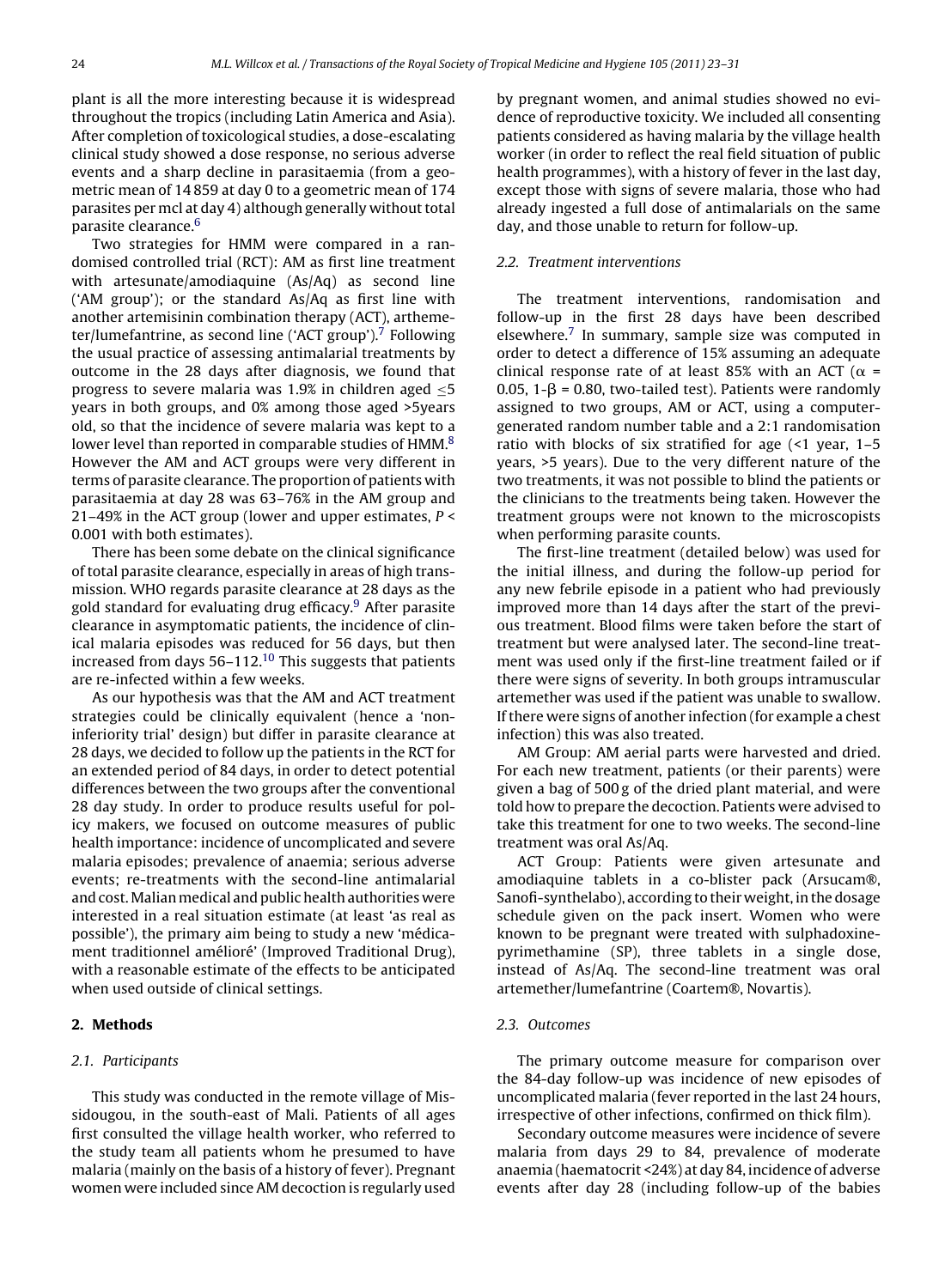of women pregnant at the time of treatment), need for retreatment, and cost per patient over the 84 days of follow-up. Cost was calculated on the basis of wholesale costs of medications in Mali at the time of the study, and hospital bills for any referred patients. The herbal medicine had no monetary cost as it was harvested and prepared locally. In the cost analysis, we included all treatment costs relating to episodes of presumed malaria (cost of drugs, ancillary treatments, and hospital admission). We did not include opportunity costs of the patients' and their families' time as this would have been difficult to estimate in a community of subsistence farmers where most people do not receive a salary.

## 2.4. Follow-up

Patients were followed up on days 56 and 84, and were advised to return at any time if they experienced a deterioration of their condition, or recurrence of symptoms. Patients who did not return for follow-up were visited at home. Thin and thick blood films were taken at baseline and every follow-up visit. Haematocrit was taken at baseline, on days 28, 56 and 84, and in cases of treatment failure. A follow-up visit was made seven months after the start of the trial to all women pregnant during the study, and a standard screening examination was performed to look for any abnormalities in their babies.

Laboratory methods are described in detail elsewhere.<sup>7</sup> All blood films taken on d 0, d 7, d 28 and the day of a presumed new episode of malaria were read independently by two microscopists. Parasites were counted per 200 leucocytes (and per 500 leucocytes if there were fewer than 10 parasites per 200 leucocytes). For the purpose of calculating parasitaemia the leucocyte count was assumed to be  $7.5x10<sup>9</sup>/mcl.$  A slide was not declared negative until 100 high power fields had been examined. A sample of discordant slides was read by a third microscopist. All three microscopists were experienced so discordant positive/negative results were explored through sensitivity analysis rather than assuming that one microscopist was consistently 'correct'. The parasitaemia threshold for confirming a new episode of malaria was set at  $\geq 100$  per microlitre because very low parasitaemia was deemed unlikely to cause febrile illness in a semi-immune population, and because at very low parasitaemia there were often discrepancies between microscopists as to the presence or absence of parasites. Total parasite clearance was defined as no parasites seen by either microscopist. Haematocrit was measured using microhaematocrit tubes in a centrifuge. Some haematocrit values are missing because some of the capillary tubes burst open in the centrifuge.

### 2.5. Statistical analysis

Results were analysed by intention to treat. Patients were only excluded in the course of the study if they withdrew consent or if they took a course of antimalarial medication which had not been prescribed by the study team. Data were entered and analysed using Epi-info 6 software (CDC, Atlanta, GA, USA), with  $\chi^2$  and Fisher's exact tests for discrete variables, and Kruskall-Wallis test for

means. We stratified by age group  $(1, 1-5, 5)$  for the analysis of the association between parasite clearance at day 28 and the incidence of recurrent malaria. We used logistic regression (SPSS version 16.0, SPSS Inc., Chicago, IL, USA) to adjust for the effect of multiple variables: age, sex, temperature at day 28, parasite count at day 28, and haematocrit at day 28. As the distribution of parasite counts was skewed we used the following categories of parasite counts: 0, 1–99, 100–1999, 2000–15 000, and >15 000.

## 2.6. Ethical issues

Patients were only included if they (or in the case of children, their parents) gave written informed consent. Patients were followed closely, and were given alternative treatment if necessary. All treatments were provided free of charge, including referral to hospital when necessary.

### **3. Results**

#### 3.1. Patients included

Recruitment took place from 29 July to 8 September 2006. Three hundred and one patients were included, and participant flow is summarised in [Figure 1.](#page-3-0)

#### 3.2. Baseline characteristics

Baseline characteristics are summarised in [Table 1.](#page-3-0) Of those with a positive blood film, only six (2%) did not have a pure Plasmodium falciparum infection.

#### 3.3. Compliance

All patients in the AM group reported that they drank the decoction and only 5 patients did not wash with it; 88 patients took the treatment for more than 7 days, although only 47 of these had been advised to do so by the study team. Only 4 (2%) took less than the recommended dose. In contrast 97% of patients in the ACT group reported compliance with the treatment (the two cases who did not comply with instructions took a double dose on day 0).

#### 3.4. Outcomes at day 28

The outcomes at 28 days were reported in detail elsewhere. $<sup>7</sup>$  In summary, incidence of severe malaria was</sup> under 2.5% in both groups. Most of these cases involved severe anaemia. There were no cases of coma or convulsions, and no deaths. Clinical cure rates (defined as clearance of fever and other malaria symptoms by day 14) were similar. Six percent of the AM group and 5% of the ACT group had to be retreated with the second-line antimalarial by day 14. A new episode of malaria occurred in 16% of the AM group and 11% of the ACT group between days 15 and 28. The incidence of adverse events was similar in both groups (14% and 19%), and no serious adverse events were observed.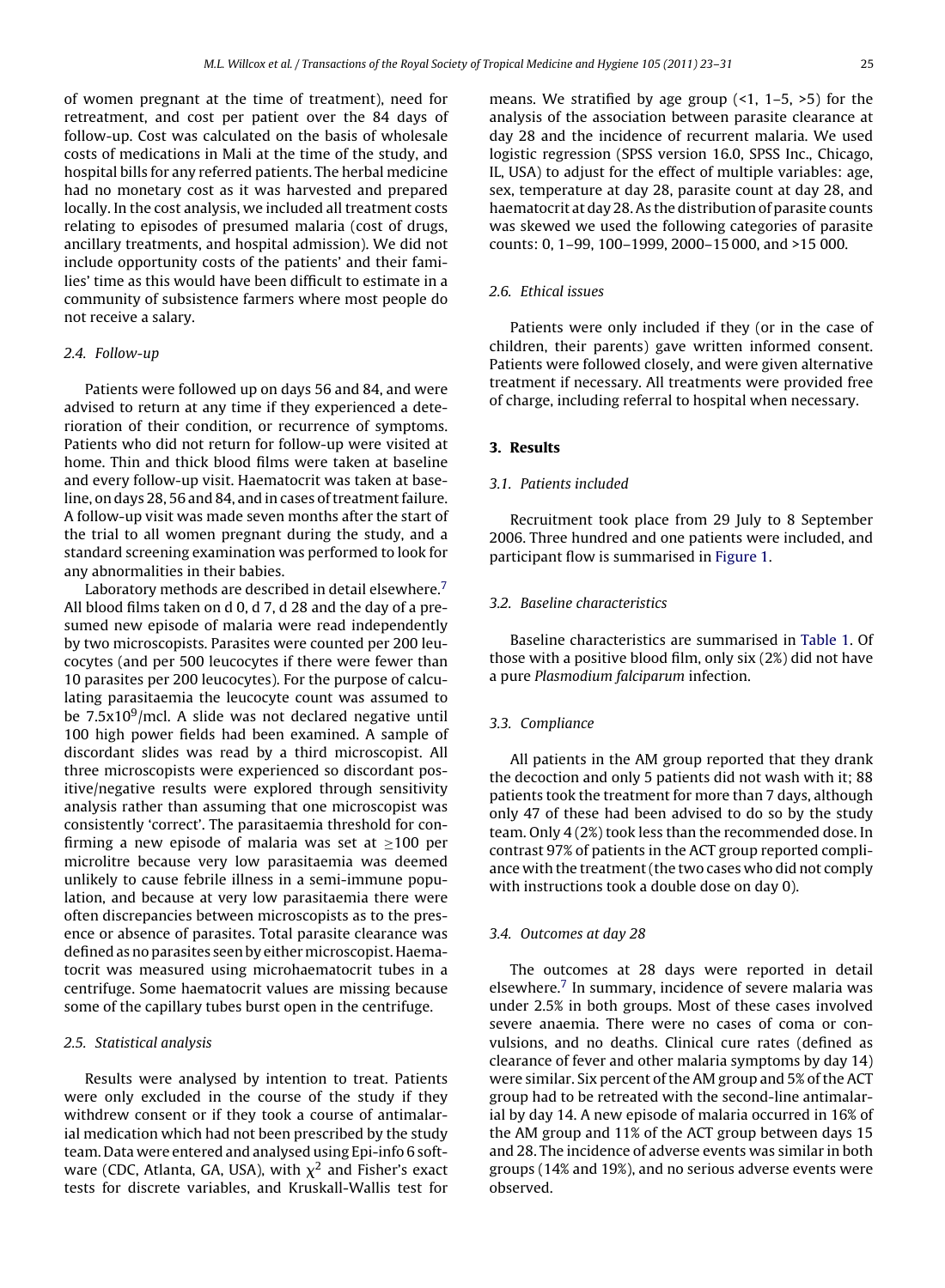<span id="page-3-0"></span>

Figure 1. Flowchart of patients. (AM = Argemone mexicana decoction as first-line; ACT = artesunate/amodiaquine as first line).

## 3.5. Outcomes at day 84 [\(Table 2\)](#page-4-0)

At day 84, seven patients were excluded, one who had withdrawn consent at day 7 and six who had taken an antimalarial from another source (which may have affected the outcomes).

# 3.6. Incidence of uncomplicated malaria, days 29–84

There were 102 episodes treated presumptively as new uncomplicated malaria in the AM group (0.53 per patient) and 50 in the ACT group (0.50 per patient,  $P = 0.65$ ).

On the day of these new episodes, blood films were taken in 97 and 50 in the AM and ACT groups respectively. Of those who had blood films taken, uncomplicated malaria was confirmed with parasitaemia  $\geq$ 100/mcl in 63 (0.33 per patient) and 31 (0.31 per patient) in the AM and ACT groups respectively  $(P=0.76)$ . Of these, seven episodes were treated presumptively as severe malaria although subsequent analysis confirmed that they fulfilled the criteria for uncomplicated malaria. Within the AM group, subgroup analysis showed that the number of new episodes was significantly greater in the patients who had taken the decoction for more than seven days (0.435 per

| Table 1                                        |
|------------------------------------------------|
| Baseline characteristics of included patients. |

| Group                                                                        | AM $(n = 193)$   | $ACT (n = 101)$ |
|------------------------------------------------------------------------------|------------------|-----------------|
| Males, $n(\%)$                                                               | 94 (48.7)        | 43(42.6)        |
| Median age, years (IQR)                                                      | $5(2-20)$        | $5(2-20)$       |
| Mean temperature, $\circ$ C (SD)                                             | 37.0(1.3)        | 37.1(1.4)       |
| Thick film positive, $n$ (%)                                                 | 171 (88.6)       | 87(86.1)        |
| Geometric mean parasite count in patients with positive thick film (per mcl) | 908              | 975             |
| Haematocrit, % (SD) [ <i>n</i> tested]                                       | 34.3 (6.0) [153] | 34.8(6.0)[72]   |
|                                                                              |                  |                 |

AM: Argemone mexicana group; ACT: Artemisinin Combination Therapy group.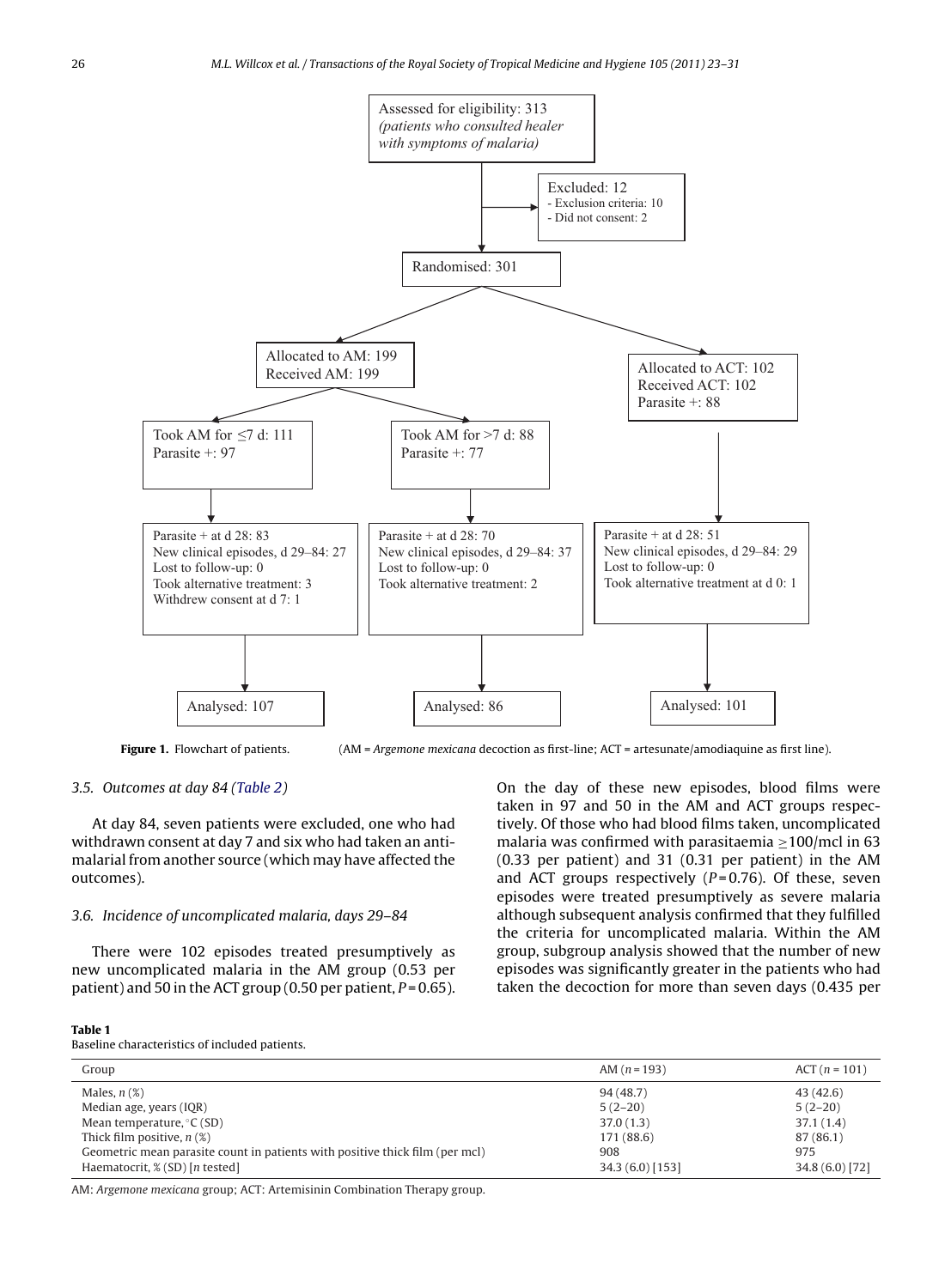#### <span id="page-4-0"></span>**Table 2**

| Outcome measures over months 2 and 3 (days 29 to 84) according to treatment group [95% CI]. |  |  |  |
|---------------------------------------------------------------------------------------------|--|--|--|
|---------------------------------------------------------------------------------------------|--|--|--|

| Treatment group                                                     | AM $(n=193)$             | $ACT (n = 101)$          | P-value |
|---------------------------------------------------------------------|--------------------------|--------------------------|---------|
| Incidence per patient of uncomplicated malaria (confirmed)          | $0.33$ [0.26-0.40]       | $0.31$ [0.22-0.41]       | 0.35    |
| Age-specific Incidence of severe malaria, in patients aged <5 years | $5/102(4.9%)$ [1.6-11.1] | $1/52(1.9\%)[0.05-10.3]$ | 0.37    |
| Prevalence of moderate anaemia at day 84, $n$ (%)                   | 2(1.1)                   | 1 (1.1)                  | 0.98    |

AM: Argemone mexicana group; ACT: Artemisinin Combination Therapy group. There was no severe malaria among patients >5years old.

patient) compared to those who had not (0.262 per patient,  $P = 0.011$ .

## 3.7. Incidence of severe malaria, day 29–84

All cases of severe malaria occurred in children aged 4 years or younger. We calculated the incidence for the age group ≤5 years: there were five episodes in 102 children in the AM group (incidence 4.9% over 2 months) compared to one in 52 children in the ACT group (1.9% over 2 months,  $P = 0.37$ ). In each group, 1.9% of patients had coma/convulsions, and 1.9% in the AM group developed severe anaemia (haematocrit <15%) requiring a transfusion. One patient in the AM group had a second episode of severe malaria with persistent vomiting (at day 49, following treatment with i-m artemether for persistent vomiting at d 14). One patient (a one year old girl) died suddenly at home following a convulsion at day 44, having previously made a good recovery after being given the second-line treatment (As/Aq) at day 14. A thick film taken on day 28 (but analysed later) showed a parasitaemia of 2645/mcl, at which time she was asymptomatic. She did not attend again before her death. It is probable that the fatal illness was severe malaria 30 days after treatment with As/Aq.

#### 3.8. Anaemia

The prevalence of moderate anaemia (haematocrit <24%) was the same in both groups at d 84 (measured in 183/193 and 94/101 of the AM and ACT groups respectively).

## 3.9. Parasitaemia

In patients who were parasite positive at baseline (Figure 2), parasites had been cleared by day 7 in 22.6% of the AM group and 77.5% in the ACT group  $(P < 0.0001)$ , but by day 28, only 17.9% and 50.0% remained clear of parasites in each group respectively  $(P < 0.0001)$ . By day 84, the difference between the groups was further reduced (29.2% and 41.4% free of parasites in the AM and ACT groups respectively,  $P = 0.05$ ). In both groups geometric mean parasitaemia was markedly reduced compared to the levels at baseline over the length of follow-up (below 200 parasites/mcl in both groups, see Figure 3), and there was no significant difference in incidence of clinical episodes of malaria between the groups. In those who were parasite negative at baseline ([Figure 4\),](#page-5-0) 56% in the AM group became parasitaemic by day 14, compared to 7% in the ACT group ( $P = 0.003$ ) but by day 28, 60% and 57% were parasitaemic in the AM and ACT groups respectively ( $P = 0.49$ ). Again there were no differences



**Figure 2.** Parasite clearance and new clinical episodes of malaria in patients with a positive malaria film at baseline (AM = Argemone mexicana group, ACT = Artemisinin Combination Therapy group). The 'parasite positive' lines show the percentage of patients who had parasites on thick blood films at the chosen timepoints. The 'new clinical episodes' lines show the percentage of patients who experienced a new episode of clinical malaria since the last scheduled follow-up visit.

in incidence of clinical episodes of malaria between the groups.

#### 3.10. The importance of parasite clearance

An exploratory analysis compared patients with and without total parasite clearance at day 28 (irrespective of treatment group). We compared the incidence of uncomplicated and severe malaria from days 29–84, and



**Figure 3.** Geometric mean parasitaemia for patients with a positive malaria film at baseline (AM = Argemone mexicana group, ACT = Artemisinin Combination Therapy group).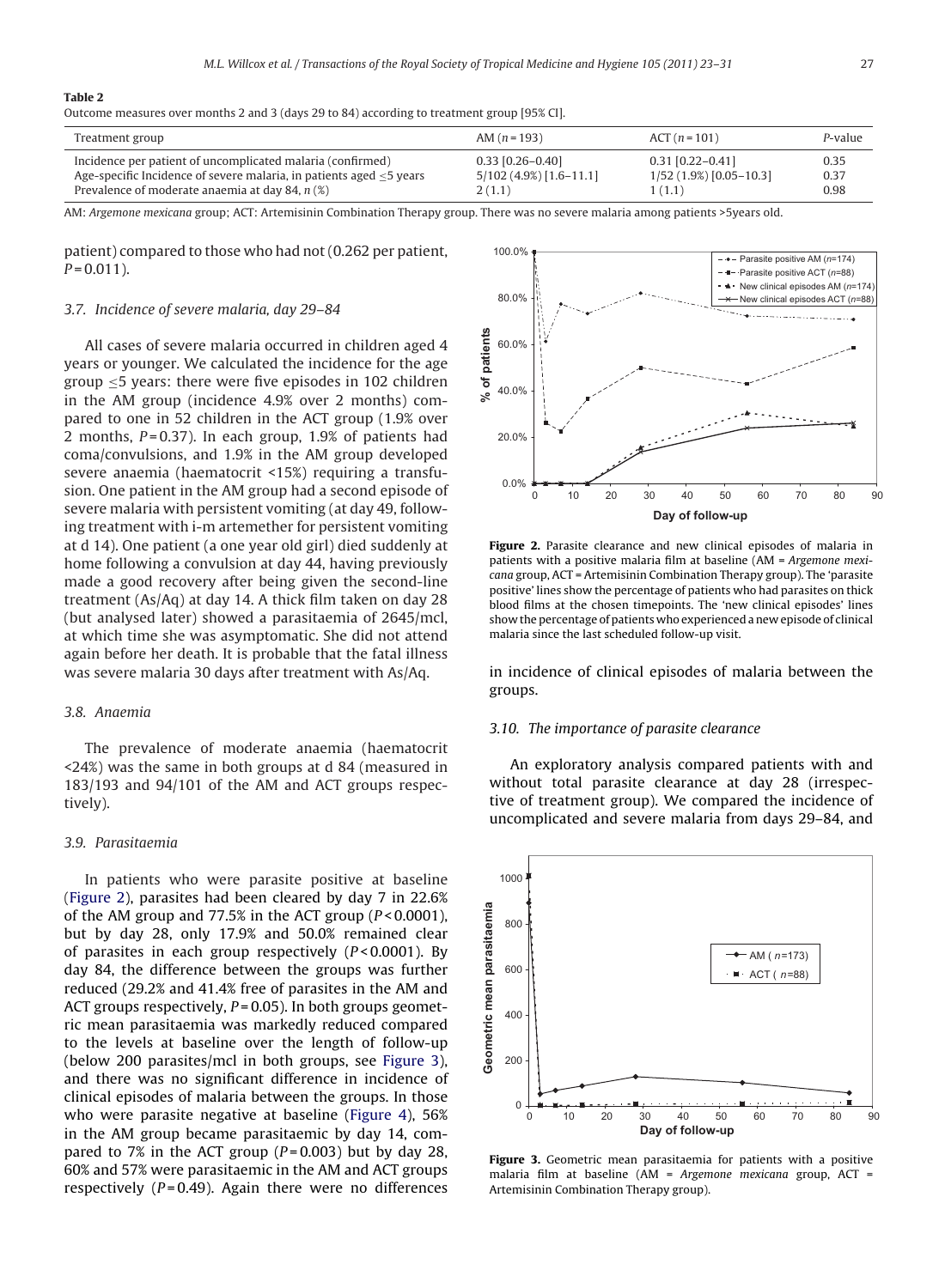<span id="page-5-0"></span>

**Figure 4.** Parasite prevalence and new clinical episodes of malaria in patients with a negative malaria film at baseline. (AM = Argemone mexicana group, ACT = Artemisinin Combination Therapy group). The 'parasite positive' lines show the percentage of patients who had parasites on thick blood films at the chosen timepoints. The 'new clinical episodes' lines show the percentage of patients who experienced a new episode of clinical malaria since the last scheduled follow-up visit.

prevalence of moderate anaemia at day 84 (Table 3). There was no statistically significant difference in any outcome between those with or without parasites on the day 28 thick film, even after stratifying for age. There was a non-significant trend towards greater incidence of severe malaria and greater prevalence of anaemia in those who had no parasites at day 28. By logistic regression, the recurrence of malaria was found to be related to age (AOR 0.90 per added year of life, 95% CI 0.87–0.94) but not to treatment group or day 28 parasitaemia (see Table 4).

#### 3.11. Adverse events

Most adverse effects were short-term and have been discussed in detail elsewhere[.7](#page-8-0) Adverse events over the 84

day follow-up were noted, but most were probably unrelated to the treatment (for example, otitis media, urinary infections, sexually transmitted infections, malnutrition).

There were three serious adverse events in the course of the follow-up, two deaths in the AM group and one miscarriage in the ACT group. One of the deaths was probably due to severe malaria (see above). The other death (an 18-month old boy who died at day 35) was probably due to septicaemia. His initial illness was successfully treated on AM. At day 28 he complained of slight vomiting and fever the previous night but his axillary temperature was 35.5 ℃ and his thick film was negative for malaria parasites. His parents were advised to return if there was any deterioration. At day 35, he returned seriously ill in a coma (Blantyre score 1), with convulsions, jaundice, and anuria for 24 hours. His blood glucose was 3.9mmol/l, his haematocrit was 25%, and on the thick film there were very few malaria parasites (41 per mcl), but numerous neutrophils. He was given intramuscular artemether and cefotaxime and referred urgently to hospital, but died before arriving there. In view of the very low parasitaemia and high neutrophilia, the fatal illness was most probably septicaemia.

One miscarriage at about 13 weeks of gestation was observed in a woman in the ACT group. At the start of treatment she was about 8 weeks pregnant, and was mistakenly treated with As/Aq instead of SP. At day 35 after treatment she experienced amiscarriage with profuse bleeding, needing referral to hospital for evacuation of retained products of conception.

#### 3.12. Pregnant women

Nineteen women were pregnant at the start of the study, 13 in the AM group and six in the ACT group. Seven of these had negative blood films, and only three had >100 parasites per mcl at baseline. A further two women in the AM group became pregnant during the course of follow-up. Twenty

#### **Table 3**

Outcome measures over months 2 and 3 (days 29–84) according to the presence of malaria parasites in a thick film at day 28 [95% CI].

|                                                                              | Parasites present at day 28 ( $n = 201$ ) | Parasites absent at day 28 $(n=87)$ | P-value |
|------------------------------------------------------------------------------|-------------------------------------------|-------------------------------------|---------|
| Incidence per patient of uncomplicated<br>malaria (confirmed)                | $0.34(68/201)[0.27-0.41]$                 | $0.27(23/86)[0.18-0.37]$            | 0.46    |
| Age-specific incidence of severe malaria, in<br>patients aged $\leq$ 5 years | $3/112$ (2.7%) [0.6-7.6]                  | $3/38(7.9%)$ [1.7-21.4]             | 0.33    |
| Prevalence of moderate anaemia at day 84, n<br>(%)                           | $1/190(0.5\%)[0.0-2.9]$                   | $2/81(2.5%)[0.3-8.6]$               | 0.36    |
|                                                                              |                                           |                                     |         |

#### **Table 4**

Logistic regression model of factors influencing the recurrence of clinical episodes of malaria at days 29–84.

| Variable                              | Regression coefficient | 95% CI          | $P$ -value |
|---------------------------------------|------------------------|-----------------|------------|
| Treatment Group = $AM$ (ref = $ACT$ ) | 1.107                  | $0.527 - 2.322$ | 0.789      |
| $Sex = F (ref = M)$                   | 1.162                  | $0.616 - 2.193$ | 0.642      |
| Age                                   | 0.897                  | $0.852 - 0.944$ | 0.000      |
| Body temperature at day 29            | 0.734                  | $0.450 - 1.199$ | 0.217      |
| Haematocrit at day 28                 | 0.972                  | $0.901 - 1.049$ | 0.460      |
| Parasitaemia at day $28 = 0$          | Ref                    |                 |            |
| $1 - 99$                              | 0.655                  | $0.282 - 1.520$ | 0.325      |
| 100-1999                              | 0.682                  | 0.266-1.750     | 0.426      |
| 2000-15000                            | 1.246                  | $0.413 - 3.761$ | 0.696      |
| >15000                                | 1.334                  | $0.331 - 5.372$ | 0.686      |

AM: Argemone mexicana group; ACT: Artemisinin Combination Therapy group.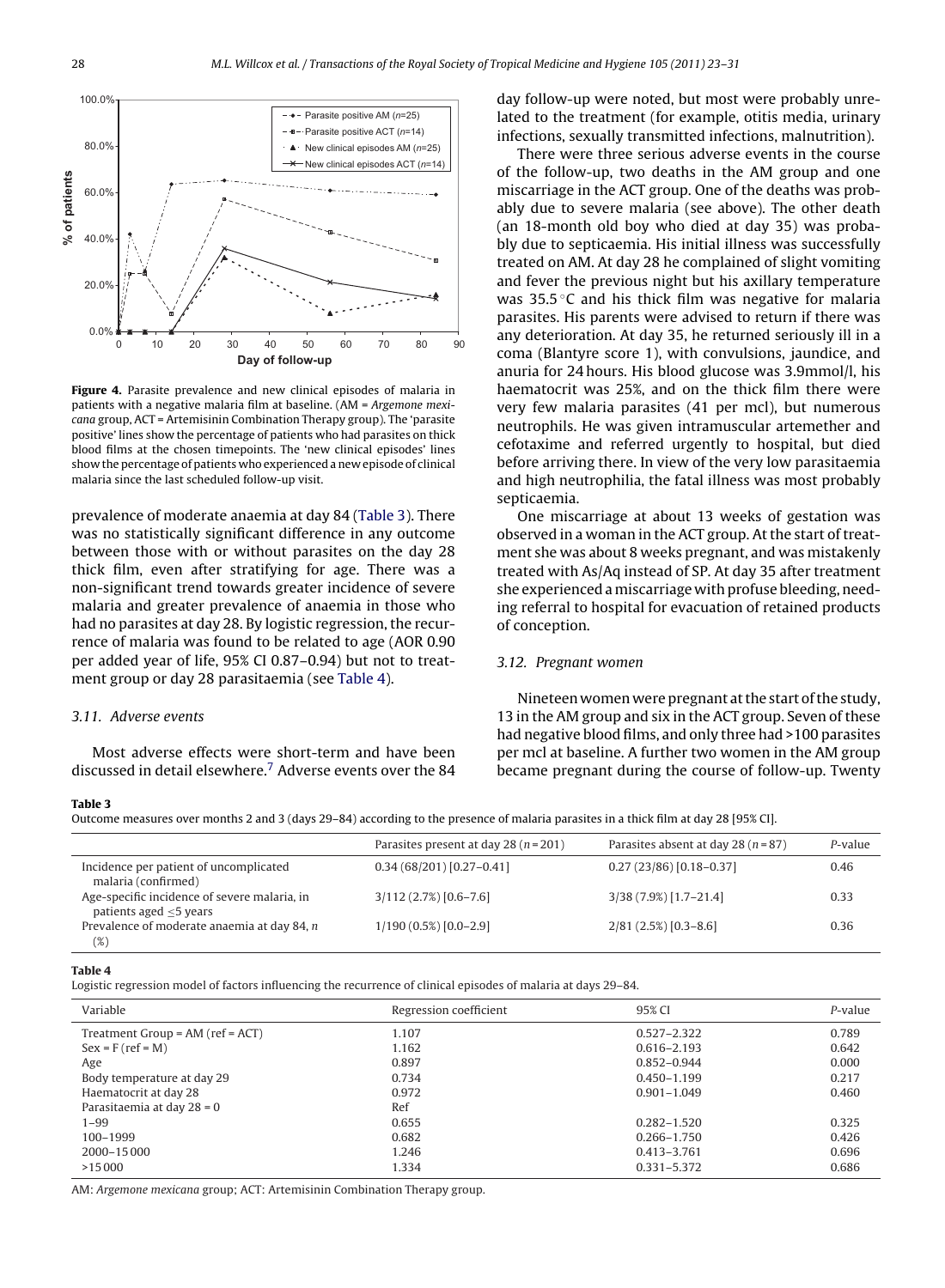of the 21 women were followed up seven months after the start of the study, of whom seven (35%) were still pregnant.

The babies resulting from the normal deliveries were all examined and found to be healthy. One miscarriage was reported as a serious adverse event at day 35 after treatment in the ACT group (see section on adverse events, above). Three miscarriages occurred in the AM group after the end of the 84 d follow-up, two of them in women who only discovered their pregnancies at days 72 and 84, so were not pregnant when they took AM. One stillbirth occurred five months after the treatment with AM.

#### 3.13. Need for re-treatment and cost

Between days 29–84, re-treatment with the first-line antimalarial was needed at least once by 38.3% and 42.6% of patients in the AM and ACT groups respectively  $(P = 0.48)$ . Over the same period, at least one treatment with the second-line antimalarial was required by 10.9% in the AM group compared to 5.0% in the ACT group ( $P = 0.08$ ). Nevertheless 81% of patients in the AM group completed the 84 day follow-up without needing treatment with an ACT. This compares with all patients in the ACT group receiving the first line ACT, and a further 10% needing the second-line ACT. The average overall malaria-related treatment costs over the full 84 days of follow-up were 310 CFA Francs (FCFA) per patient in the AM group and 1338 FCFA per patient in the ACT group (1 Euro = 655 FCFA;  $P$  < 0.000001).

#### **4. Discussion**

### 4.1. Principal findings

Over all the 84 days of follow-up, there were no significant differences between the treatment groups in the incidence of uncomplicated malaria, severe malaria, moderate anaemia, or serious adverse events. Exploratory analyses showed that, in this context of high malaria transmission, total parasite clearance at d 28 was not associated with a reduced incidence of uncomplicated or severe malaria or of moderate anaemia over the subsequent two months. In the AM group 81% of patients completed the 84 days of follow-up without needing treatment with an ACT, and the cost per patient was a quarter of the cost in the ACT group.

#### 4.2. Strengths and weaknesses of the study

This is the first study to our knowledge which examines whether total parasite clearance at day 28 is clinically important in a context of high malaria transmission. The randomisation worked well, as evidenced by the very similar baseline characteristics. We did not test for helminth infections which might have influenced some of the outcome measures including treatment response and incidence of anaemia. This is the largest randomised controlled trial of any herbal remedy for malaria, with the longest follow-up, and the first to include young children (who are at greatest risk, and therefore in greatest need of treatment).

We kept samples of each batch of plant material for further analysis, but at the time of the study the compound(s) responsible for the antimalarial activity in vivo had not been identified with certainty, so we could not standardise according to levels of 'active ingredients'. Nevertheless, the plants were all harvested from the same area of Mali so there was probably no great genetic or environmental heterogeneity which could have affected the levels of phytochemicals. Although we provided all patients with the same amount of plant material and gave the same instructions on the preparation of the decoction, we were not able to ensure that the preparation and dosage of the decoction was identical between patients and between episodes for the same patient. In a previous study we did provide a standard decoction (prepared by the traditional healer) to all patients  $6$  but we felt that this would not be a practical public health intervention. In the present study we improved the practicality of the intervention at the expense of a level of standardisation. If the herbal decoction were to be used in public health programmes we felt it should be sufficiently safe and effective in spite of a level of variability in preparation and dosage which would occur in practice outside of the research setting.

There is no universally accepted method to confirm total parasite clearance. PCR would be the most sensitive but we did not have the resources to do this. We counted a microscopic examination as positive if at least one microscopist had seen a single parasite. This method is sensitive but runs the risk of having some false positives (artefacts may occasionally be mistaken for parasites). An alternative would be to count a slide as positive only if both microscopists saw at least one parasite. When we analysed the data using this less sensitive definition, the difference in incidence of uncomplicated malaria on d 29–84 between the parasite positive and negative at day 28 became significant (0.38 vs 0.25 per patient,  $P = 0.02$ ) but there was still no difference in the incidence of severe malaria or anaemia. The absolute parasitaemia had no effect on the risk of recurrence of malaria in a logistic regression model, after adjusting for age.

The difference in outcome between those who took AM for one week and two weeks probably reflects underlying differences in the disease and patient immune levels, as patients were only advised to continue for >7 days if they still had persisting mild symptoms. We cannot draw any conclusions about the relative effectiveness of different lengths of treatment as patients were not allocated randomly to these. In the course of follow-up a small number of patients in each group received treatments with possible antimalarial effects, some modern (such as doxycyline, cotrimoxazole) and some traditional (such as Guiera senegalensis). However the proportion of patients taking these was less than 10% and equal in each group. Those who specifically took an antimalarial not prescribed by the study team were excluded from the analysis. Bednets were not widely used at the time of the study, although after the study ended we distributed bednets to all participants and families in the villages.

Five patients of the 102 new episodes in the AM group did not have a confirmatory blood film taken. If all of these were positive with a parasitaemia >100/mcl, the incidence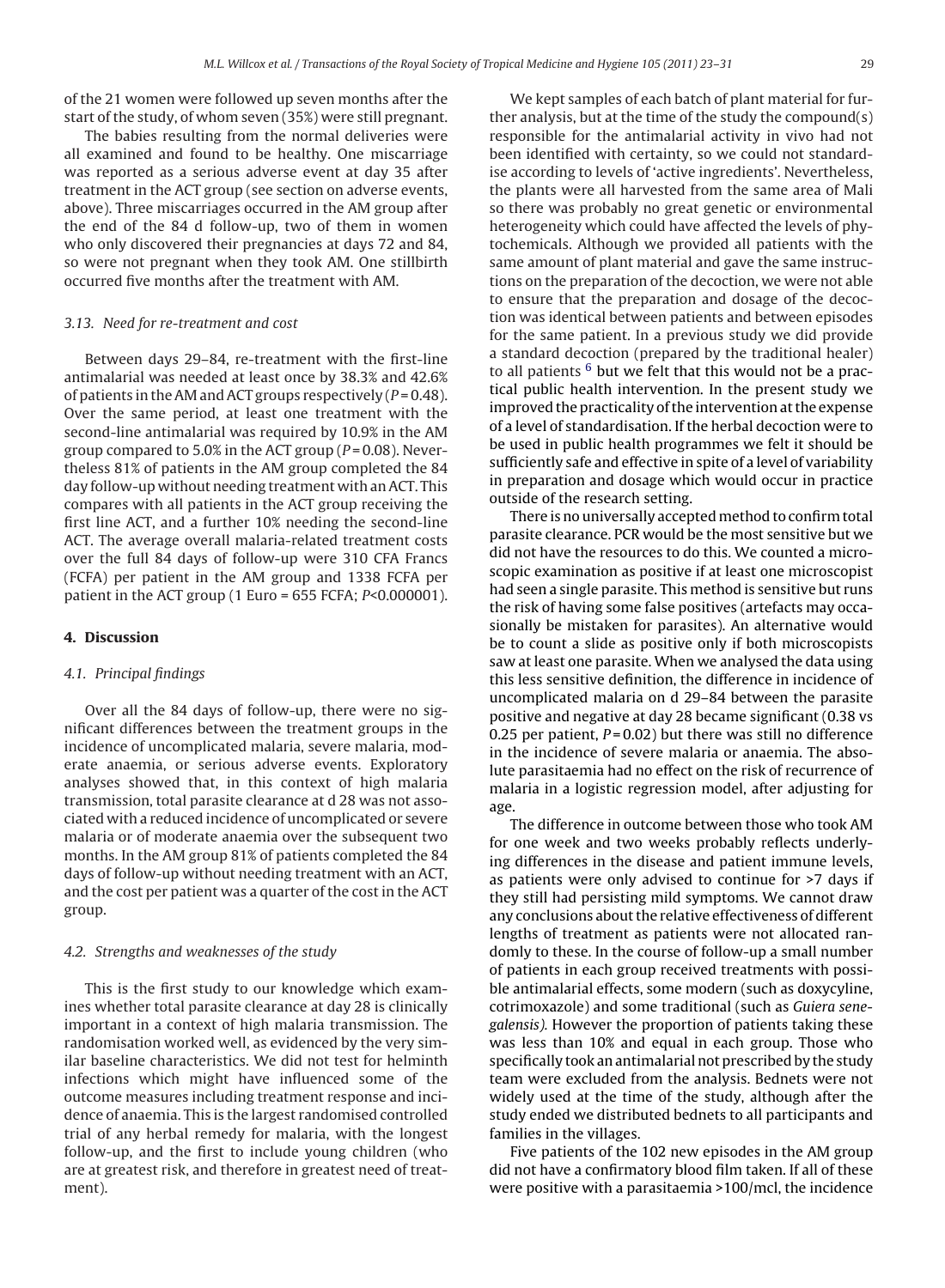of uncomplicatedmalaria in the AM group would have been  $68/193 = 0.35$  per patient (instead of 0.33), but this still would not have been statistically significant  $(P = 0.61)$ . If the true difference in incidence of severe malaria between the groups was 4.9% vs 1.9%, this study would not have sufficient power to detect it as statistically significant. However with our sample size, we can be 95% confident that the agespecific incidence of severe malaria would remain under 6% per month (over months 2–3) for children aged ≤5 years treated with either AM or ACT, in similar conditions, which is lower than in comparable studies of HMM (see section on Meaning of the study, below).

The number of patients in this study was not large enough to detect rare adverse events with any certainty, and a larger study is needed in this regard. It would also have been ideal to follow up all the pregnant women at least to the end of their pregnancy.

## 4.3. Meaning of the study: possible explanations and implications for clinicians and policymakers

The finding that parasite clearance did not influence subsequent incidence of recurrent malaria or anaemia may be surprising to some. It has often been argued that residual or recurrent parasitaemia, even if asymptomatic, would lead to more episodes of malaria and more anaemia. Olliaro et al. $11$  found that recurrent asymptomatic parasitaemia (after initial clearance) progressed to fever in 42% of children, and argued that even asymptomatic recurrence of parasitaemia should be treated. Parasite clearance maintained up to day 28 is the gold standard outcome measure for antimalarial drug efficacy trials.  $9,12$  Yet the clinical importance of total parasite clearance depends on the epidemiological context. In a low-transmission area where patients have little or no immunity, parasite clearance is clearly the goal. However in high-transmission areas where patients are semi-immune, and re-infection happens rapidly, total parasite clearance may not be clinically important[.12](#page-8-0) Asymptomatic parasitaemia (especially multiclonal) may even be beneficial in preventing clinical attacks of malaria. $13,14$  This study is the first to look at the consequences of persisting asymptomatic parasitaemia (rather than recurrence after initial clearance).

The most comparable study of HMM in a neighbouring area of Burkina Faso $8$  found an incidence of 'fever + coma/convulsions' of 5% per month for children receiving chloroquine, and 11% per month for those not receiving it. This is a narrower definition of severe malaria than ours (which included persistent vomiting, respiratory distress and severe anaemia). If we count only the cases of severe malaria which fit their definition, the incidence in our study was lower (about 1% per month).

This suggests that both AM and As/Aq would be useful treatments for the HMM. In a setting where resources are limited, the relatively expensive ACTs could be reserved for children under five years who are at greatest risk of severe malaria and death, while AM could safely be used for older patients. A health policy to use AM as first line for semi-immune patients, e.g. those >5 years old in a high transmission area, may also help to reduce the spread of resistance to ACTs. Wargo et al.<sup>15</sup> have shown that the

development of resistant strains might in fact be slower when parasite clearance is not achieved: where subcurative chemotherapy was administered, the resistant clone was only partly released from competitive suppression and experienced a restriction in the size of its expansion after treatment.

#### 4.4. Unanswered questions and future research

Operational research is needed on strategies taking advantage of the potential of AM. A first step in such research should be the analysis of batches of AM to be used, in order to verify that the content of known anti-plasmodial compounds is sufficient. The plant contains at least three alkaloids with strong in vitro activity against P. falciparum: berberine, protopine and allocryptopine,<sup>16</sup> but it remains to be seen if these are also active in vivo. Once the substances responsible for the clinical activity of AM have been identified, a simple test needs to be developed to measure their presence in various cultivars, and thus to control the quality of different plant batches.

It is possible that if bednets were widely available and used, the transmission of malaria might be reduced to the point where parasite clearance might become relevant to clinical outcomes. This would need to be evaluated in future studies. Furthermore better outcome measures need to be developed which distinguish between the issues of Plasmodium infection and malarial disease in areas where the prevalence of infection is high even among healthy individuals. The ultimate aim of malaria treatment is to prevent serious illness and death. In this regard more relevant outcome measures are incidence of severe malaria and mortality. Larger sample sizes would be needed to demonstrate relevant differences in these.

# **5. Conclusions**

At the end of three months of follow-up in a high transmission area there was no difference in incidence of uncomplicated or severe malaria or anaemia between patients treated first-line with the locally produced AM decoction and patients treated with As/Aq, or between patients with and without total parasite clearance at day 28. The incidence of severe malaria was kept to a lower level than reported in other studies of HMM. If these findings can be confirmed, some antimalarials which are clinically effective but do not produce parasite clearance could nevertheless be appropriate in high transmission areas. Thus AM could be tested operationally as first-line treatment of uncomplicated malaria in semi-immune patients (patients >5 years old) in high transmission areas, and as first aid when modern antimalarials are not immediately accessible. Such a policy could be tested as a way to delay resistance to ACTs.

**Authors' contributions:** MLW, BG, CD, JF and DD designed the study protocol; MLW, OS and FD carried out the clinical assessment, laboratory analyses and follow-up. All authors worked on analysis and interpretation of the data. MLW drafted the manuscript, and all authors read and approved the final manuscript. MLW is guarantor of the paper.